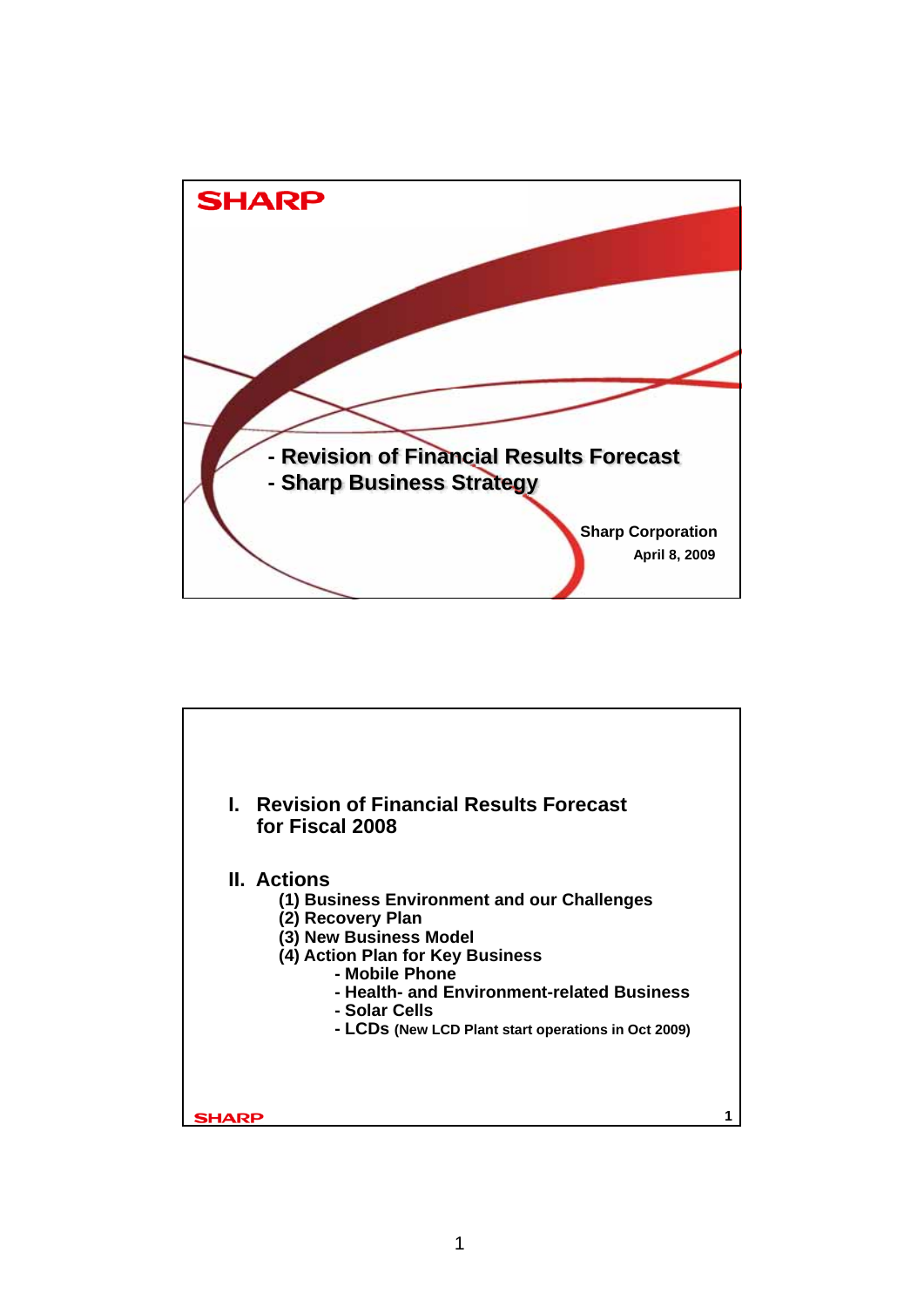

| <b>Revision of Financial Results Forecast</b><br>for Fiscal 2008 (Consolidated) |                          |          |        |                         |                                            |  |
|---------------------------------------------------------------------------------|--------------------------|----------|--------|-------------------------|--------------------------------------------|--|
|                                                                                 |                          |          |        |                         | (billions of yen)                          |  |
|                                                                                 | <b>Previous Forecast</b> |          |        | <b>Current Forecast</b> |                                            |  |
|                                                                                 | (09/2/6)                 | Y on Y   |        | Y on Y                  | <b>Difference</b><br>from last<br>forecast |  |
| <b>Net Sales</b>                                                                | 2,900                    | $-15.1%$ | 2,850  | $-16.6%$                | -50                                        |  |
| <b>Operating</b><br><b>Income</b>                                               | $-30$                    |          | -60    |                         | -30                                        |  |
| <b>Net Income</b>                                                               | $-100$                   |          | $-130$ |                         | -30                                        |  |
| SHARP                                                                           |                          |          |        |                         |                                            |  |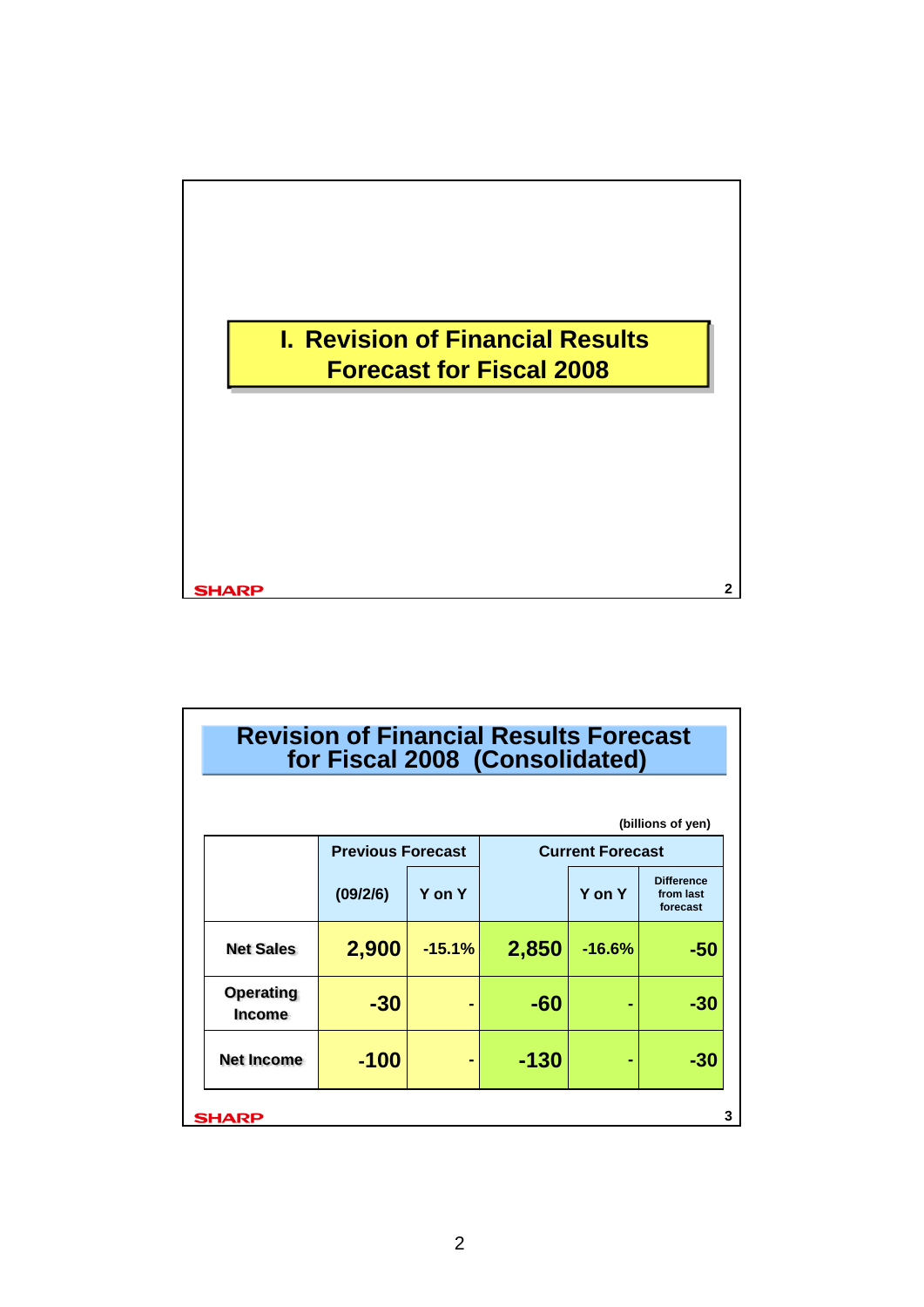

|                                                 |                                         |                     | (billions of yen) |
|-------------------------------------------------|-----------------------------------------|---------------------|-------------------|
|                                                 | <b>Previous</b><br>Forecast<br>(09/2/6) | Current<br>Forecast | <b>Difference</b> |
| Loss on impairment of investments in securities | 43.3                                    | 49.7                | $+6.4$            |
| Loss on Valuation of Inventory                  | 7.6                                     | 7.6                 | 0                 |
| <b>Restructuring Charges</b>                    | 50                                      | 59                  | +9                |
| Loss on violation of the antitrust law          | $12 \,$                                 | 12 <sub>2</sub>     | Ω                 |
| <b>Others</b>                                   | 5.8                                     | 15.4                | $+9.6$            |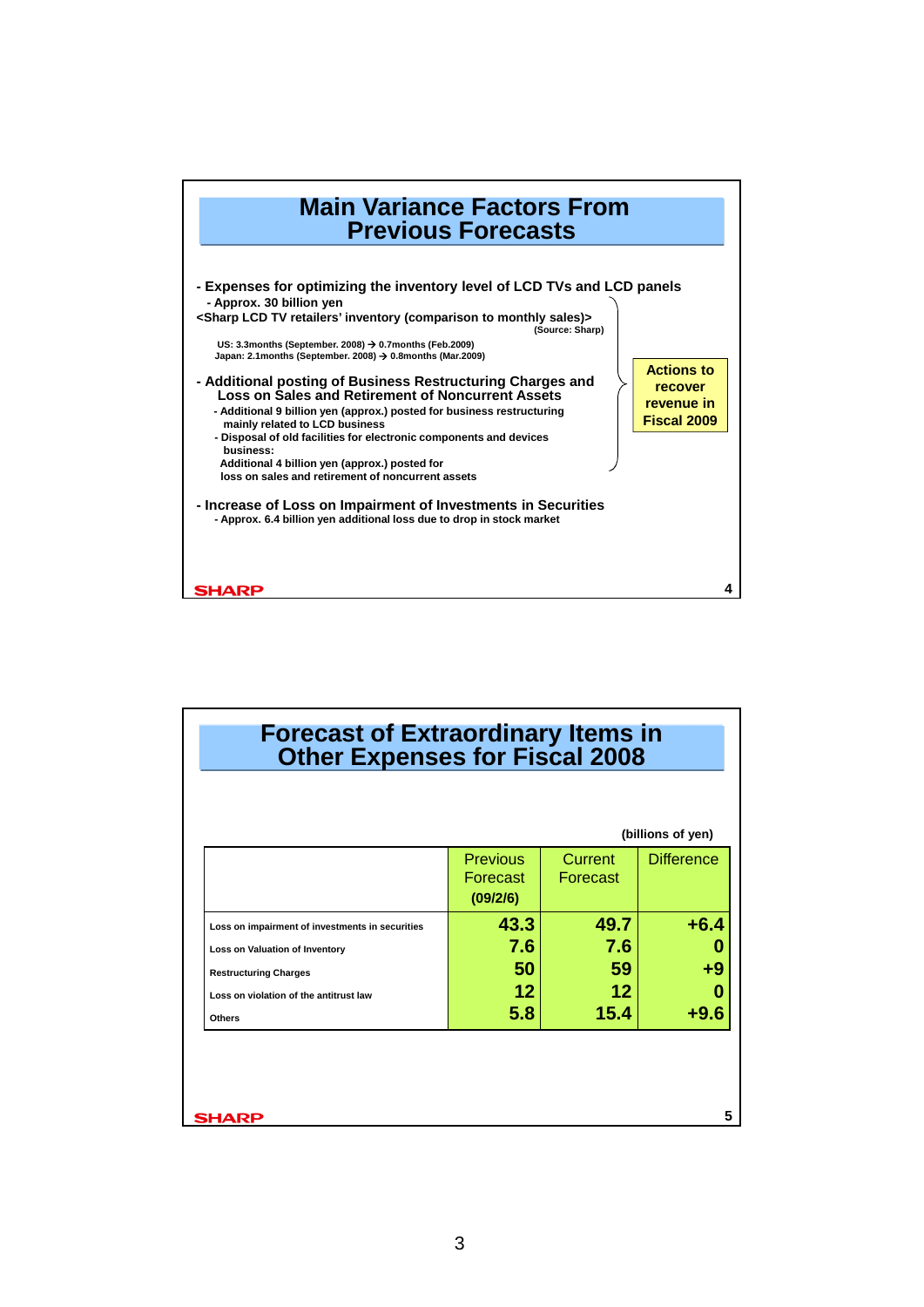

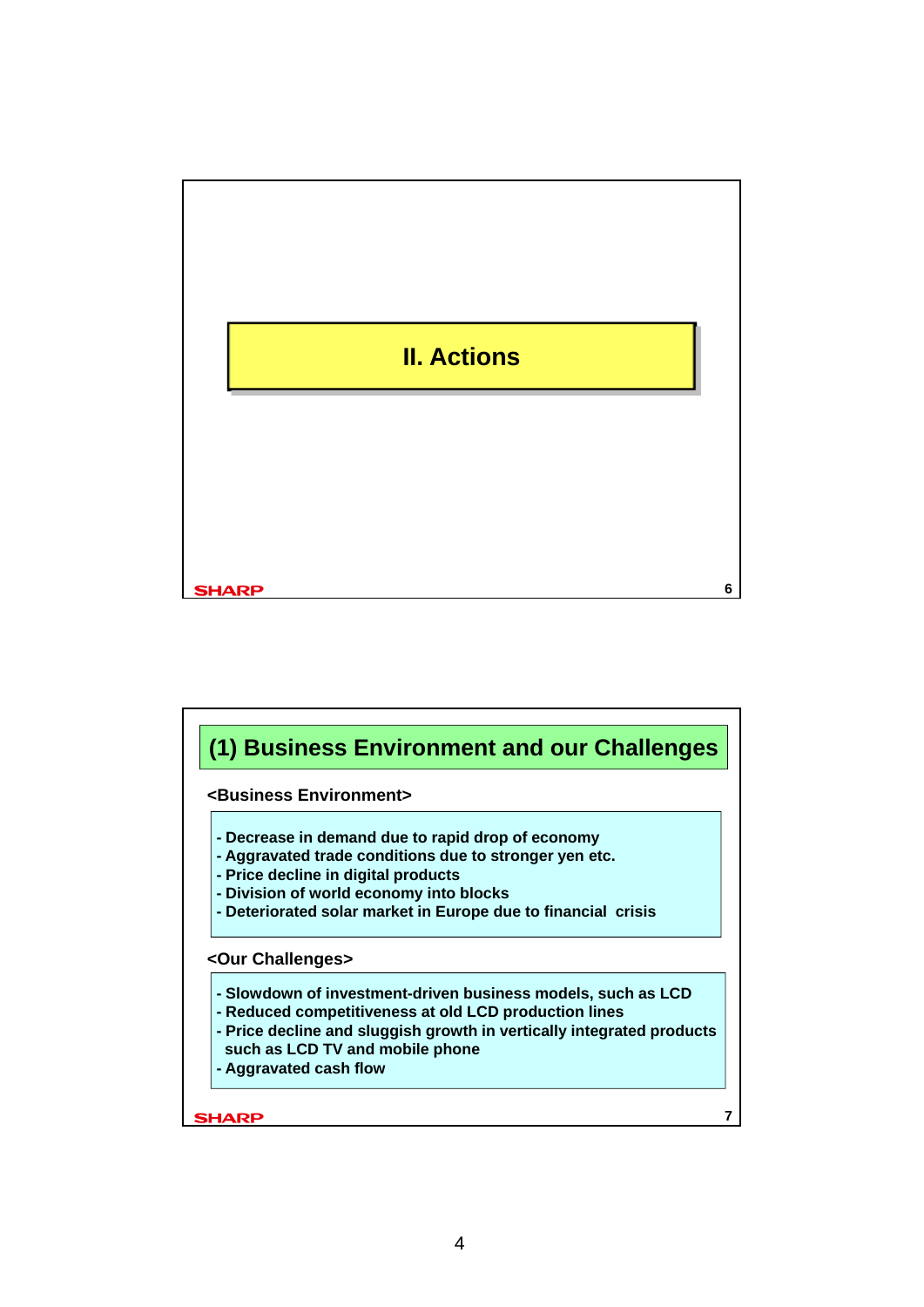

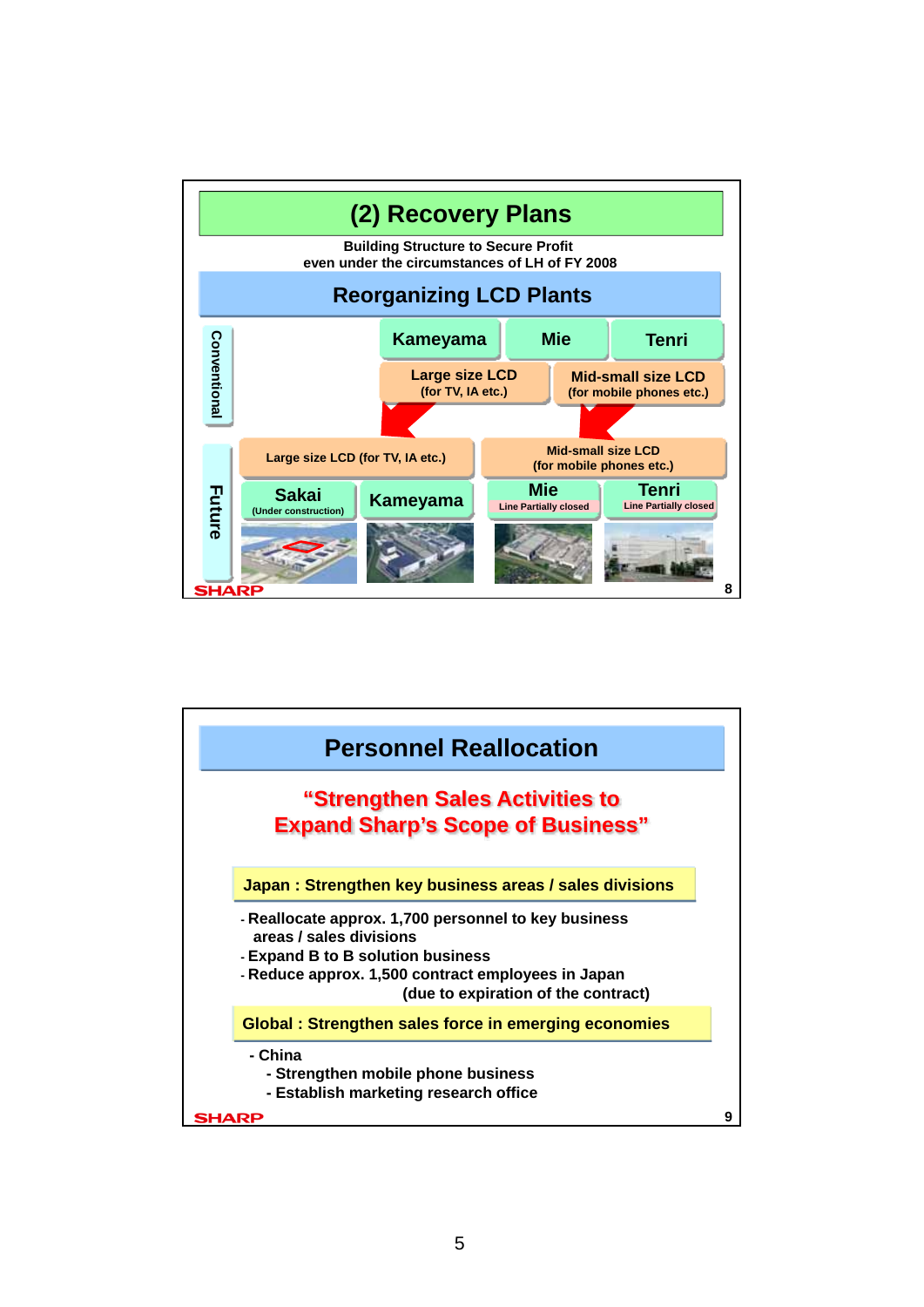

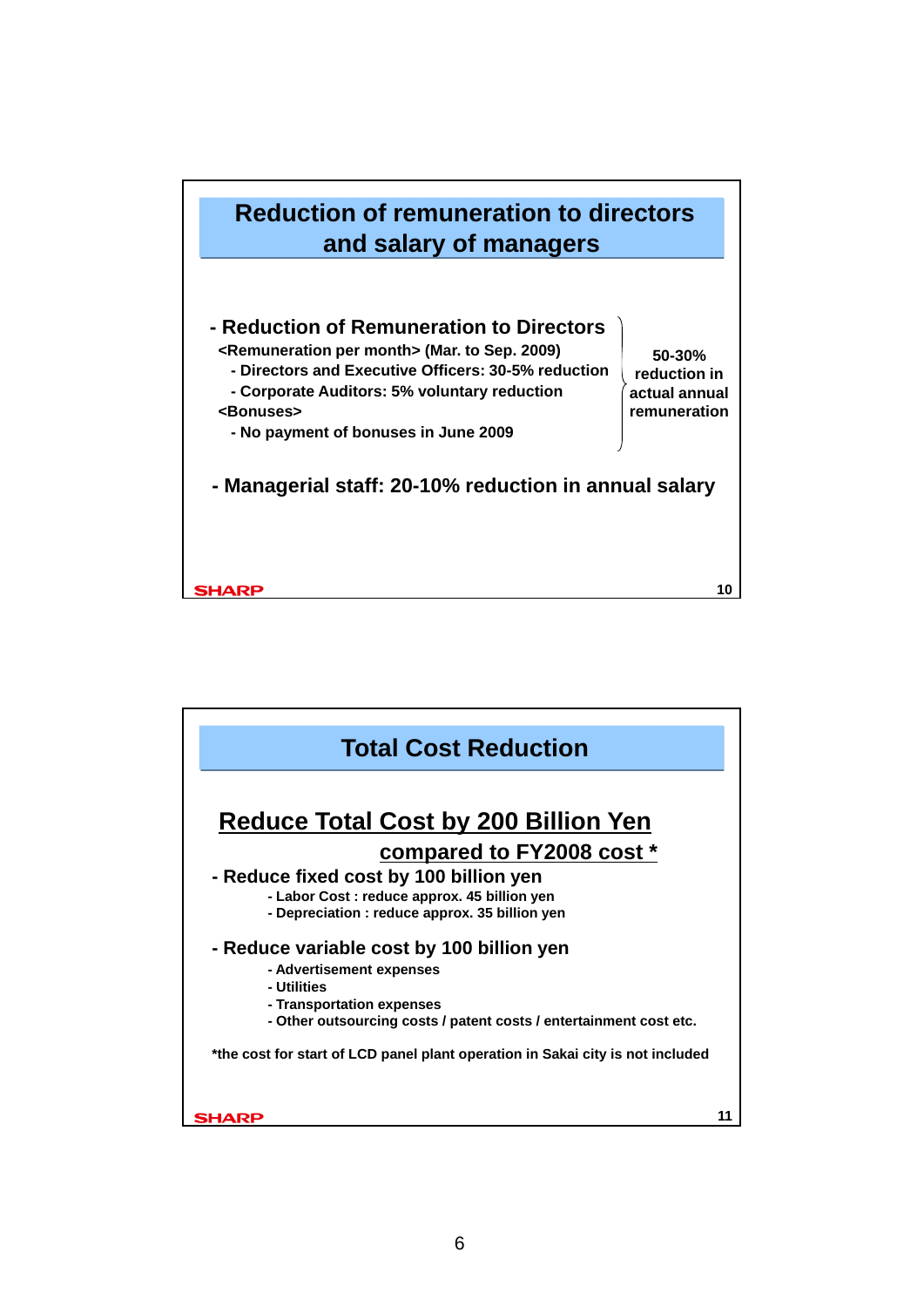

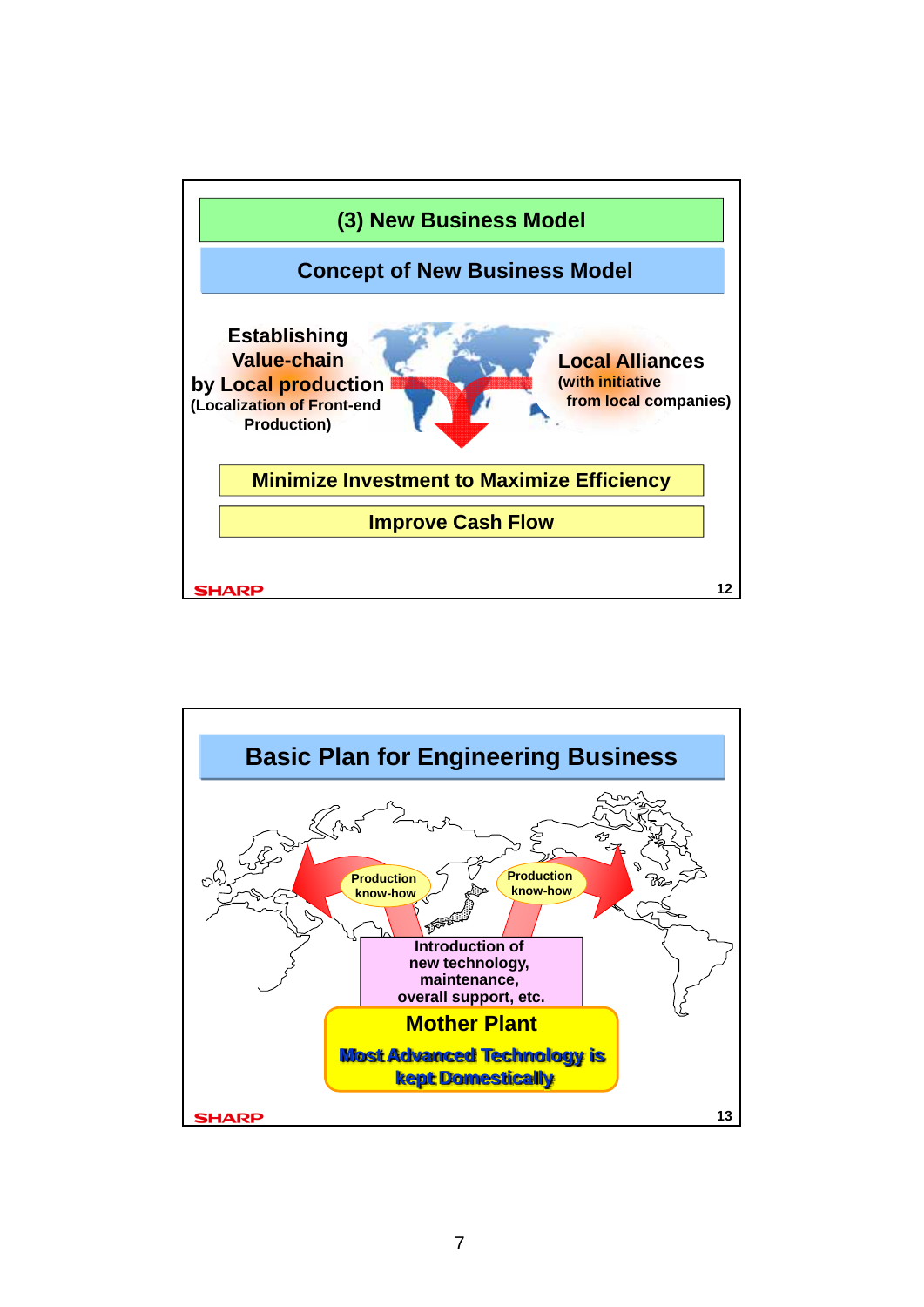

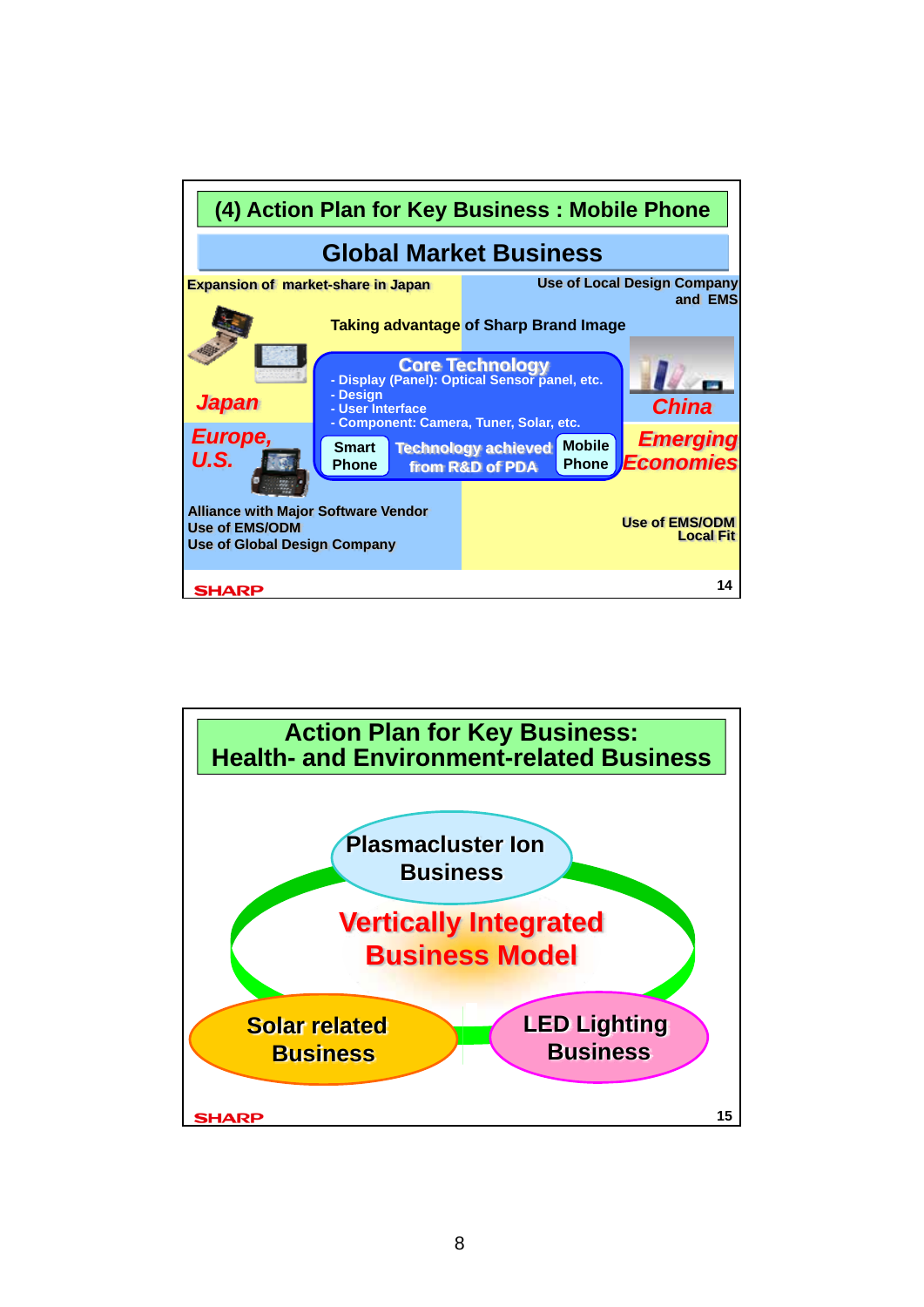

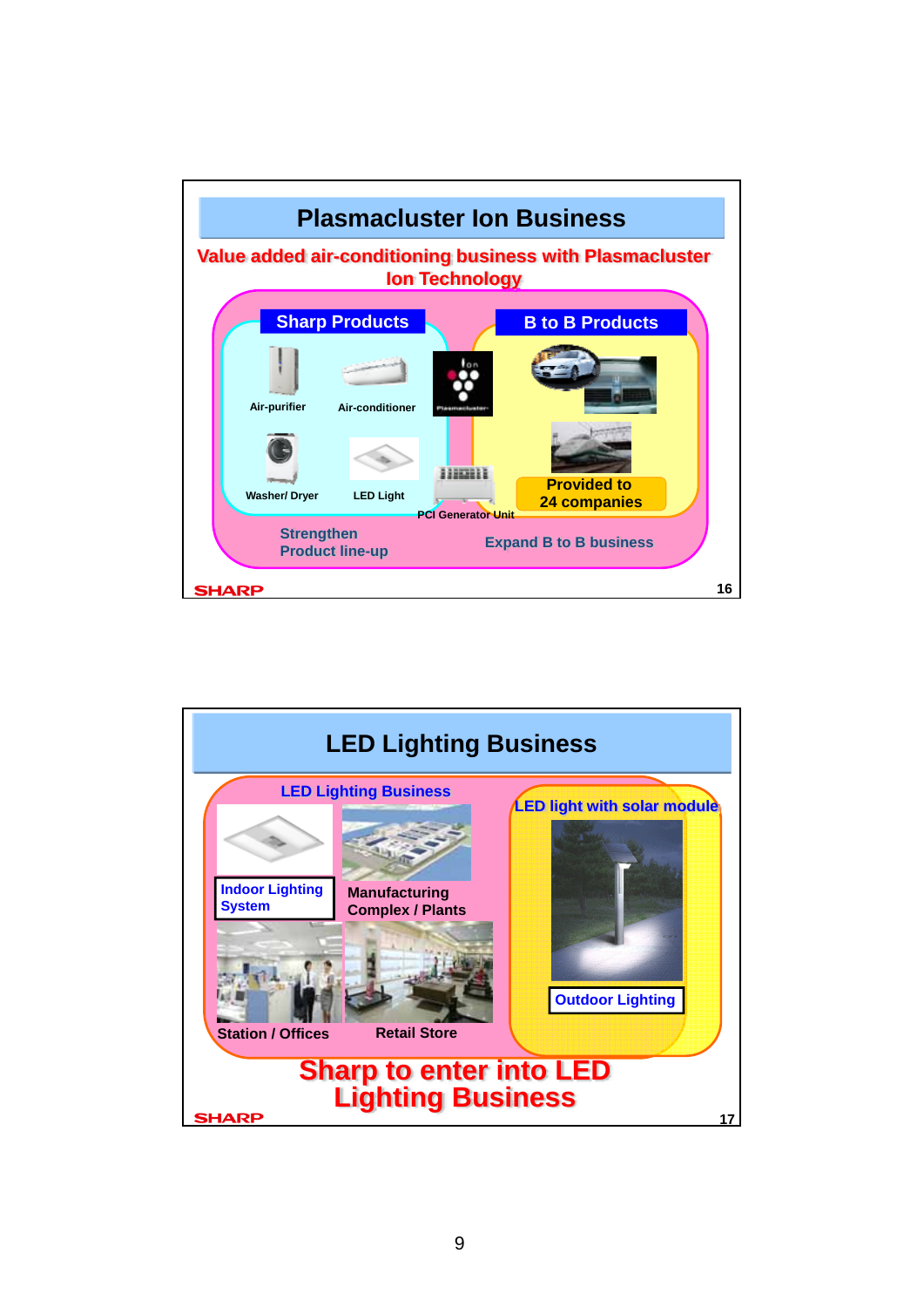

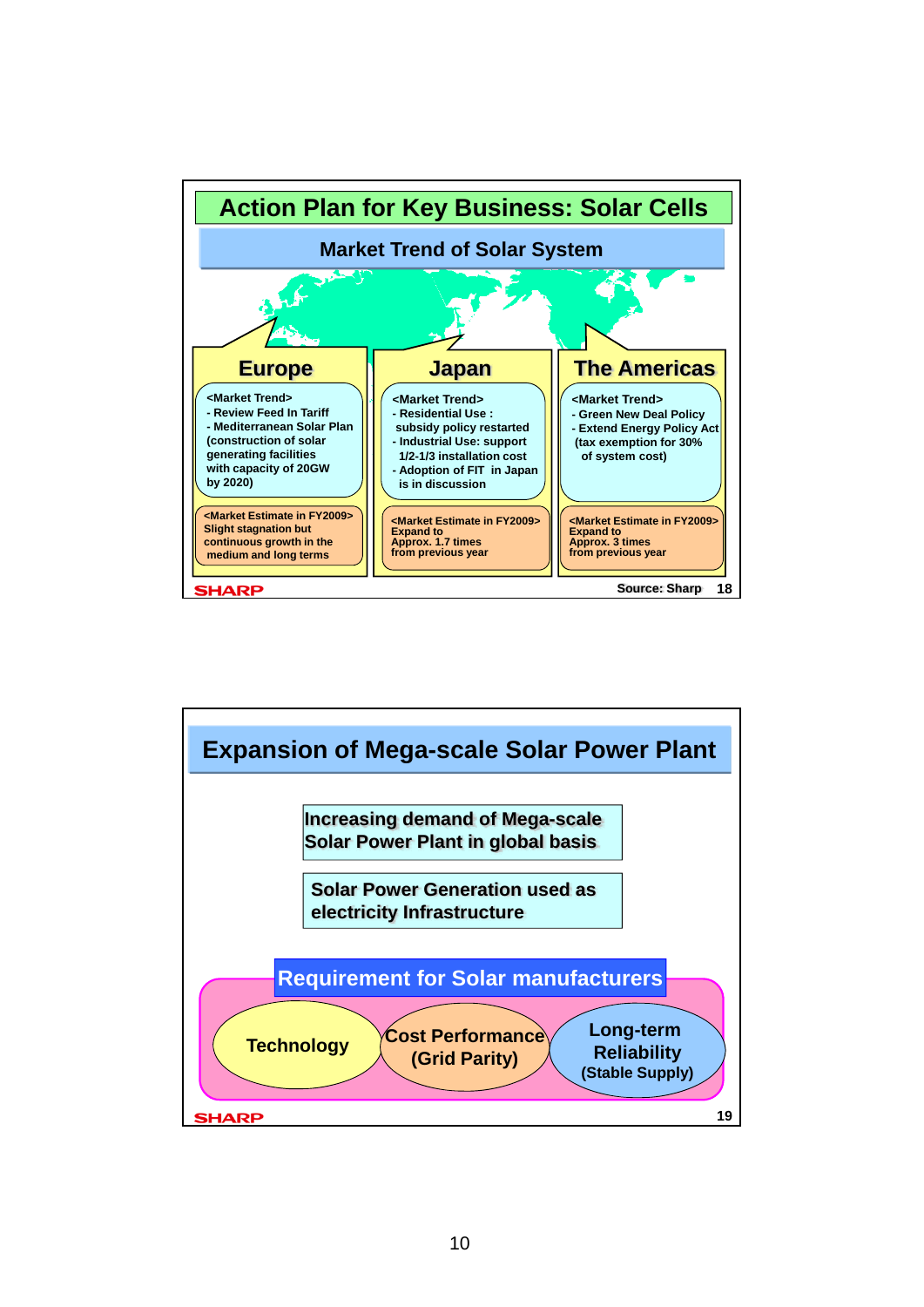

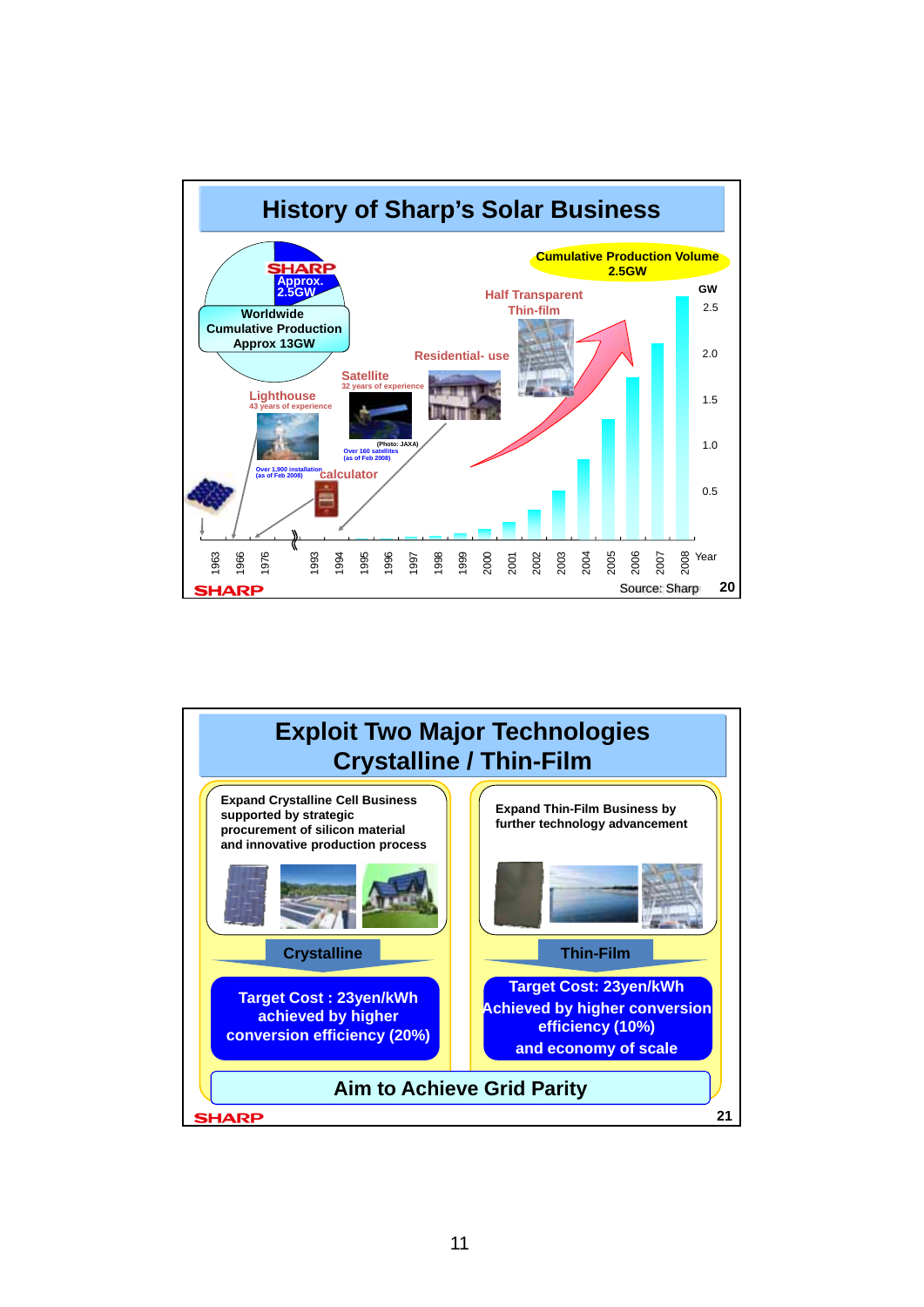